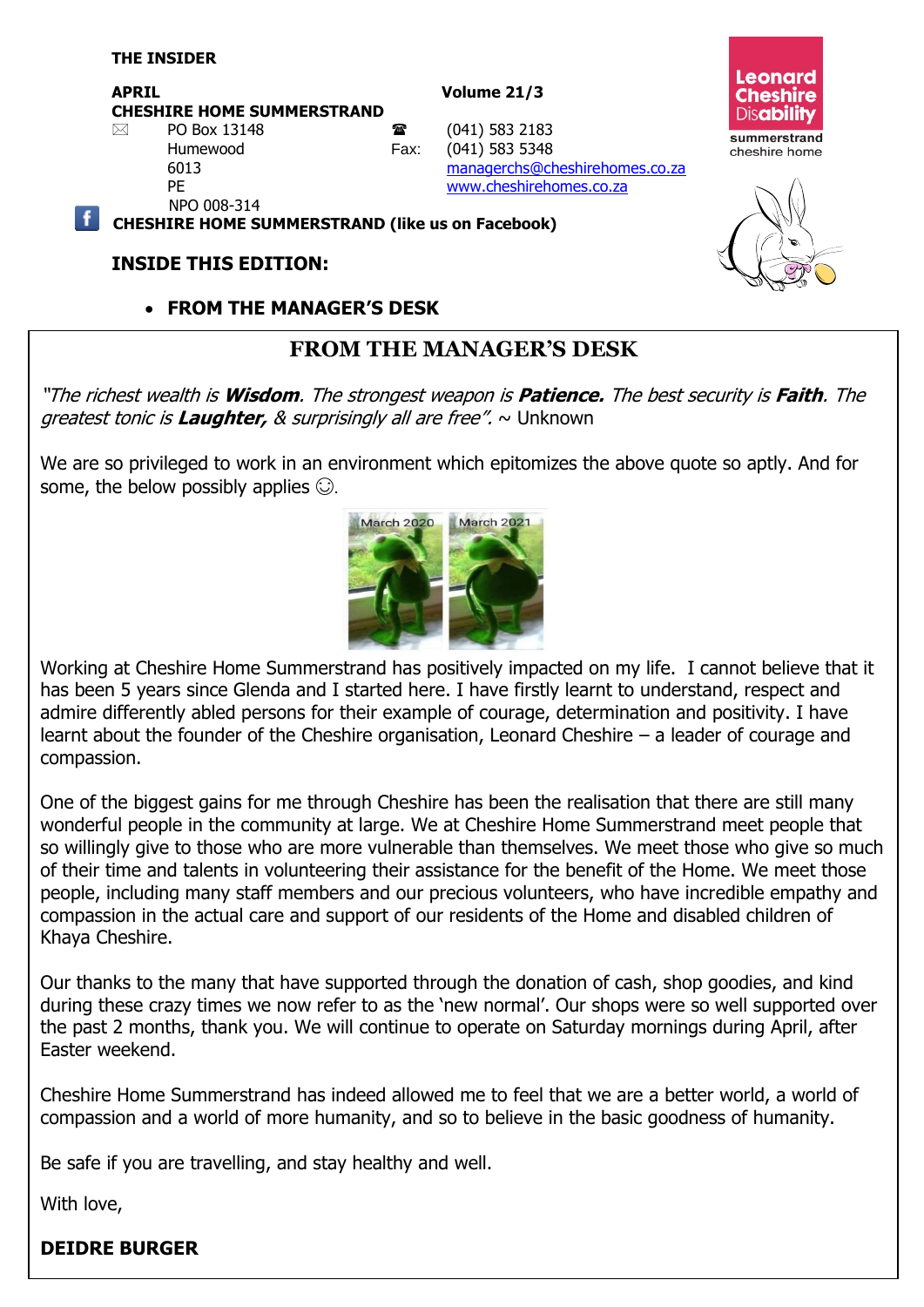| <b>FUNDRAISING REPORT</b><br>(FEBRUARY 2021)                                                                                                                                            |                                                    |
|-----------------------------------------------------------------------------------------------------------------------------------------------------------------------------------------|----------------------------------------------------|
| WUL NOT SHOP<br>CLOTHES GALORE R 17 010<br><b>JG MANDELL</b><br><b>M FOWLER</b><br>MARENA DE RIDDER R 560<br>ANNA PRETORIUS<br>PHII I ID CANO<br>PHILLIP SNYMAN<br><b>ALAN CAMPBELL</b> | R 500<br>R 500<br>R 261<br>R 600<br>R 300<br>R 200 |
| DAY CARE RESIDENT R 500<br><b>ANONYMOUS</b><br><b>ANONYMOUS</b>                                                                                                                         | R 120<br>R 400                                     |
| <b>DONATIONS:</b>                                                                                                                                                                       |                                                    |
| <b>DONATIUNS:</b><br>K SUBRAMONY<br>NG KERK PATERSON<br>NG KERK PATERSON<br>B VAN SCHALKWYK<br><b>KITTY DE ROER</b>                                                                     | R 100<br>R 659<br>R 421<br>R 80<br>R 400           |
| <b>DYNASTY</b><br><b>HILARY PEASTON</b><br>___…run ſS<br>MRS KUPPER<br>PV INSTOUT                                                                                                       | R 2 500<br>R 4 500<br>R 2 000<br>R 2 000           |
| MAXI JACHENS<br>PEGGY PITTAWAY<br>HA KENDALL WILL TRUST R 1 441<br>EDGE FINANCIAL GROUP R 2 000                                                                                         | R 5 000<br>R 300<br>R 600<br>R 945                 |
| MY SCHOOL CARD<br>GLANVILL ELECTRICAL                                                                                                                                                   | R 3 000                                            |

#### **"WOKS FOR WHEELS"**

#### **A WELFIT ODDY PROJECT MADE BY RESIDENTS OF CHESHIRE HOME SUMMERSTRAND**

#### **MADE FROM 316 STAINLESS STEEL WITH 3 DETACH-ABLE LEGS R400 each ORDERS:**

**041 583 2183** OR [managerchs@cheshirehomes.co.za](mailto:managerchs@cheshirehomes.co.za)

#### **THOUGHT OF THE MONTH:**

"A MAN IS BUT THE PRODUCT OF HIS THOUGHTS, WHAT HE THINKS, HE BECOMES." **~MAHATMA GANDHI~**

#### **300 CLUB 2021**

Our 300 Club fees are a **once-off payment** of **R120 per year**. There are **monthly draws of R300 (1st), R150 (2nd), and R75 (3rd)** for members!

We are aiming **to have 300 members for 2021 and** we already have **95 members** to date (31 March)!

At the end of each year one lucky member stand the chance of winning **R1 000**!

**PLEASE SUPPORT THIS FUNDRAISING INITIATIVE SEE ATTACHED 300 CLUB FORM FOR 2021!**

#### **300 CLUB WINNERS (MARCH):**

- 1. ALOMA JONK (83)
- 2. E M BOUCHER (87)
- 3. JOHAN STEYN (47)

#### **COVID-19 LOCKDOWN RESTRICTIONS TO CONTINUE AT CHESHIRE HOME SUMMERSTRAND**

- As we are now at Level 1, family visits (one hour long) in the Quiet Room are allowed, upon a pre-booked appointment with the admin office.
- Please make sure that when you visit your family, that you still wear masks, still socially distance and still sanitize and sign in. We will sanitize the area before and after each visit.
- Residents are still not allowed out of the Home unless for medical appointments.
- Staff and residents are still to wear masks and carry sanitizer with them at all times.
- Daily screening of staff continues to take place. Entry processes still in place.
- If you have been in contact, or are unsure about your wellness, please rather refrain from visiting.
- We are taking all necessary precautions, and ask that we all pray for the safety and protection of our Home – staff, residents and service providers.
- Thank you again for understanding our urgency and need to protect our residents.
- The charity shops will be open to the public every Saturday in April ( $10^{th}$ ,  $17^{th}$ ,  $24^{th}$ ) from 08:30 to 12:00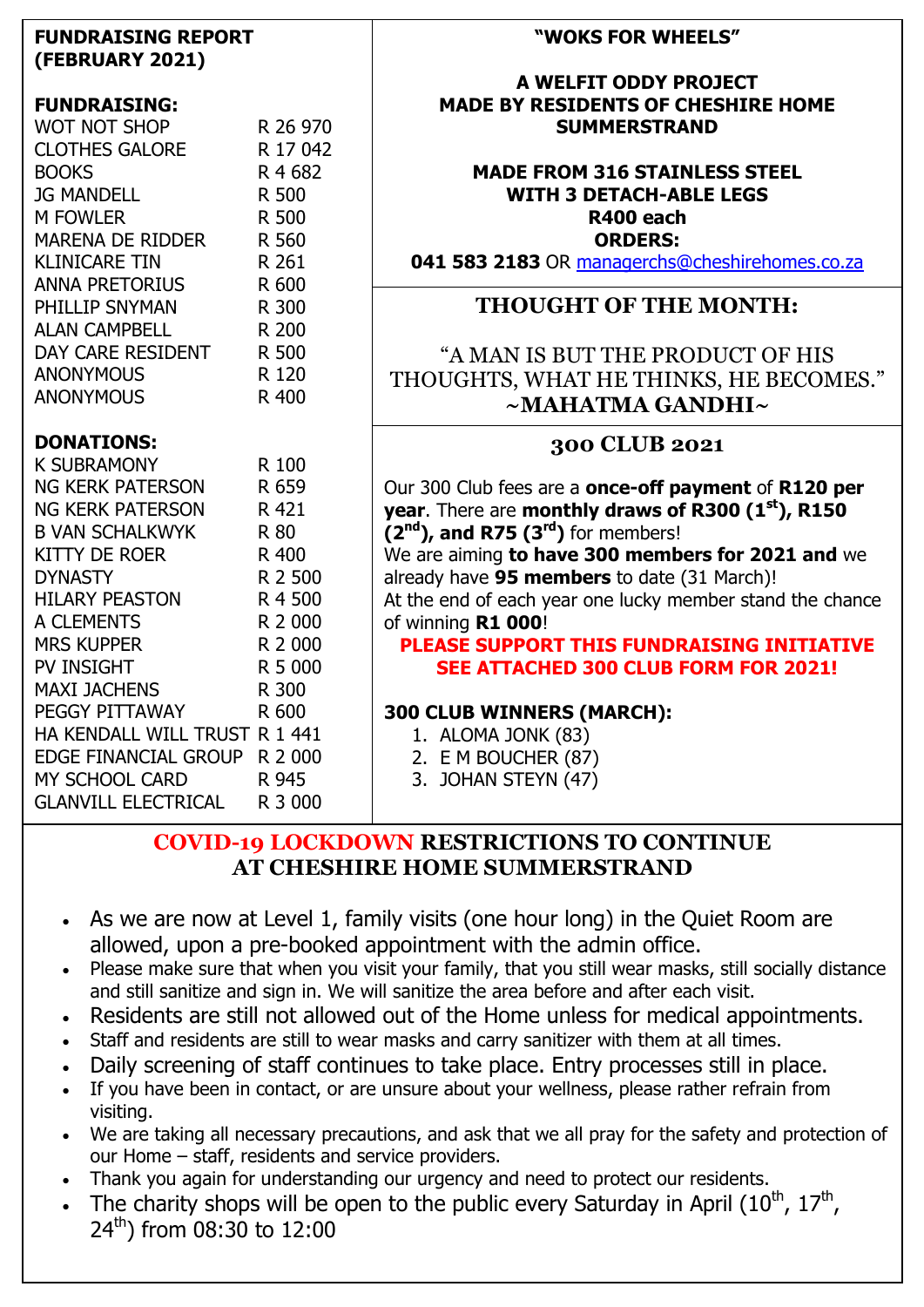## **RESIDENTS' ACTIVITIES (FEB/MAR 2021):**

- \* Resident Nicole Mclean and her Au Pair, Sam, have started **arts and crafts** activities with the residents on Wednesday mornings which they all thoroughly enjoy!
- \* A few residents enjoy playing **Rummikub** and **Dominoes** and are quite competitive
- they keep a score board!
- \* Resident Jackson Gqomo organizes **Bible Study** on a weekly basis which is well attended.

# **DONATIONS (FEB/MARCH 2021):**

- \* NUMEROUS DONATIONS OF "**GIFTS IN KIND**" FROM **VARIOUS DONORS** FOR THE RESIDENTS AND CHARITY SHOPS
- \* **DIESEL** FROM **SASOL SUMMERSTRAND**
- \* **PERISHABLE FOOD AND AMAZI MILK** FROM **COMMUNITY CHEST PE**
- \* **BIRD SEED FROM CAMPBELL FEED & SEED**
- \* **VARIOUS GOODS FOR WOT NOT SHOP** FROM **CHECKERS GREENACRES**
- **\* HAND SANITIZER** AND **FACIAL MASKS** FROM **VW AND DIS-CHEM FOUNDATION**
- **\* CROCKERY** AND **CUTLERY FROM M&IC, A DIVISION OF BIDVEST OFFICE (PTY) LTD.**

## **WELCOME TO OUR CHARITY SHOPS:**

#### **OUR SHOPS ARE CURRENTLY OPEN TO THE PUBLIC ONLY ON SATURDAYS!!!**

We thank all our dedicated shop volunteers for all their hard work!!!

#### **CLOTHES GALORE WOT NOT SHOP BOOK BARN**

We gladly accept **donations** of unwanted items, pre-loved clothes, linen & any household items.

#### **PLEASE CONTACT THE HOME ON 041 583 2183 for more info!**



## **CHESHIRE HOMES PE**.



## **EASTER BUNNY**

In some households, a character known as the Easter Bunny delivers candy and chocolate eggs to children on Easter Sunday morning. These candies often arrive in an Easter basket.

The exact origins of the Easter Bunny tradition are unknown, although some historians believe it arrived in America with German immigrants in the 1700s. Rabbits are, in many cultures, known as enthusiastic procreators, so the arrival of baby bunnies in springtime meadows became associated with birth and renewal. (www.history.com)